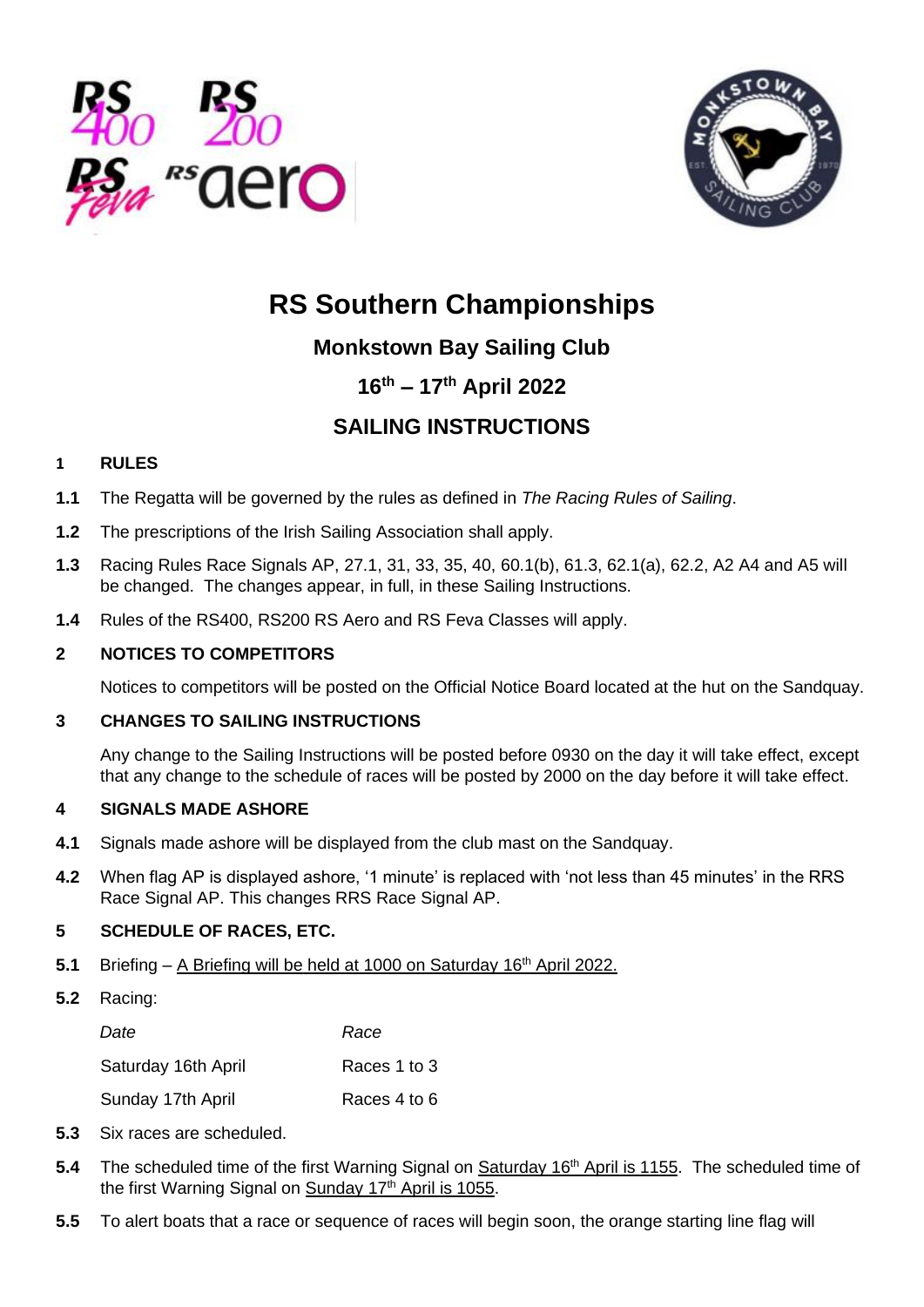normally be displayed with one sound signal at least five minutes before a Warning Signal is made.

#### **6 CLASS FLAGS**

**6.1** Class flags will be as per RS Ireland standard. Flags will be displayed at briefing.

#### **7 RACING AREA**

**7.1** Racing will take place in Race Area A (Cuskinny) for RS400, RS200 & RS Aero. Race area B will be in Monkstown Bay for the RS Feva.

The Starting line for Race Area A is over 3 miles from the slipway.

#### **8 THE COURSE**

- **8.1** A windward leeward course will be used. The diagram in Addendum A show the course options, the order in which marks are to be passed, and the side on which each mark is to be passed.
- **8.2** The course to be sailed will be displayed on the Race Committee Starting Boat not later than the Preparatory Signal for the relevant Class. This changes RRS 27.1

#### **9 MARKS**

- **9.1** Marks 1, 2S and 2P will be large Yellow cylindrical marks. The start mark will be a small round white mark, the finish mark will be small round orange mark. The Feva class will use either Orange or Yellow spherical marks.
- **9.2** Hitting a mark other than the start or finish marks will not be penalised for the RS400 and RS200 Class only. This changes RRS 31.

#### **10 THE START**

**10.1** Starts will be in accordance with RRS 26 with a 5 minute sequence as follows (Race Area A): -

RS400

RS200

RS Aero

The starting line will be between a red and white pole displaying a white flag on the Race Committee Starting Boat at the starboard end and the course side of a port-end starting mark.

**10.2** A boat that does not start within 5 minutes after her Class Starting Signal will be scored Did Not Start without a hearing. This changes RRS A4 and A5

#### **11 CHANGE OF THE NEXT LEG OF THE COURSE**

- **11.1** To change the next leg of the course, the Race Committee will move the original mark to a new position.
- **11.2** Minor Course changes may not be signalled. This changes RRS 33.

#### **12 THE FINISH**

**12.1** The finishing line, other than when a Shortened Course is signalled for the Class, will be between a red and white pole on the Committee Boat displaying a white flag at the starboard end and the course side of a port-end finishing mark.

#### **13 PENALTY SYSTEM**

**13.1** The Exoneration Penalty and Appendix T Arbitration will be available.

#### **14 TIME LIMITS**

**14.1** The time limit for each race shall be 70 minutes**.** Any boat failing to finish within 20 minutes from when the first boat in her Class sails the course and finishes will be scored Did Not Finish without a hearing. This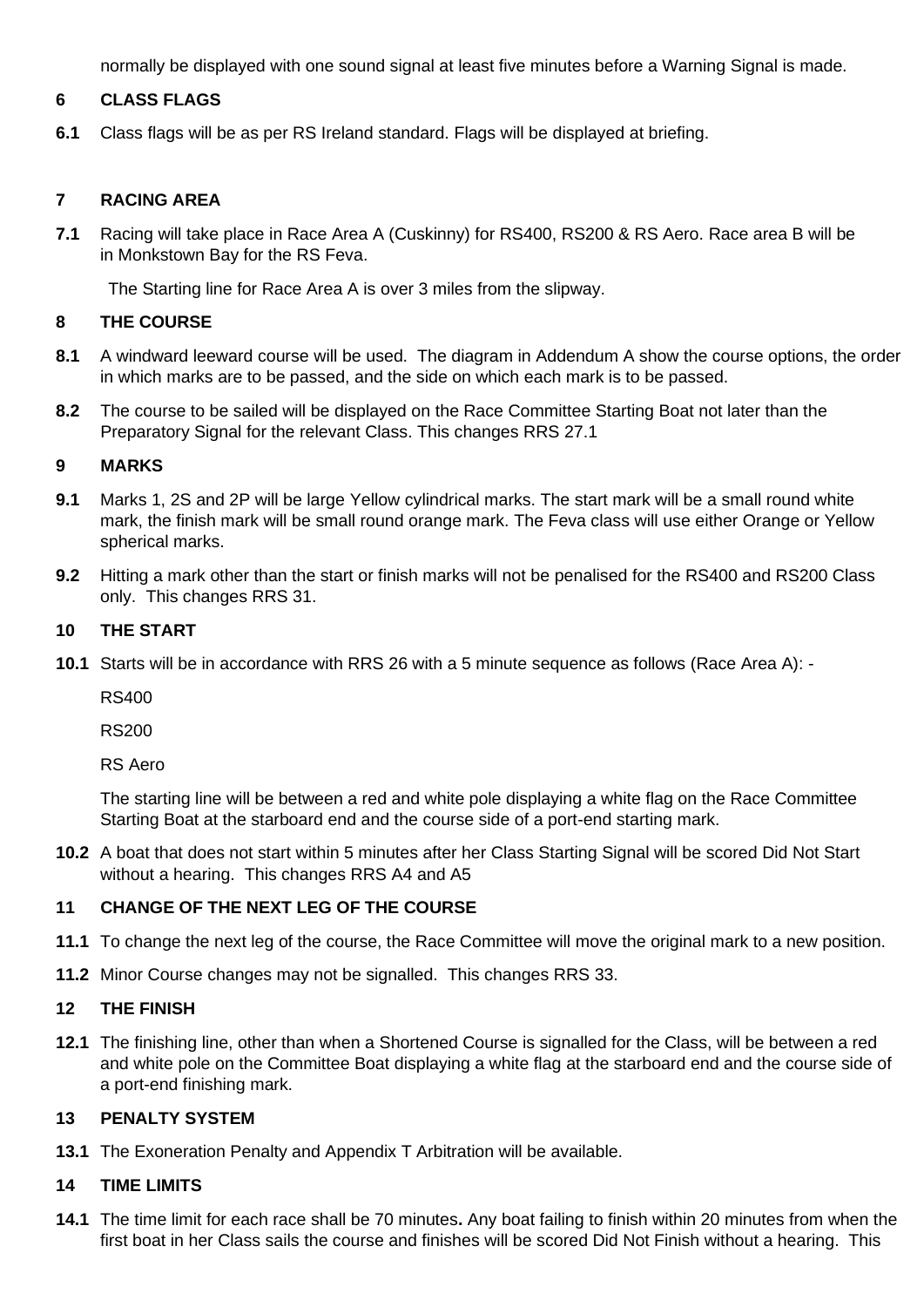changes RRS 35, A4 and A5.

**14.2** In addition to RRS 32, the Race Committee may also award a finishing score to a boat that is still racing by displaying to her from a committee vessel (which may be in motion) flag W with one sound signal. A boat so notified is no longer required to sail the course, shall stop racing and shall return to the starting area, or return ashore if there is no more racing. A finishing score under this Sailing Instruction will be the score she would have received had she sailed the course and finished within any time limit, without gaining or losing any place. However, when two or more boats that are overlapped are notified, they will be scored as if they were tied. The decision by the Race Committee to use this procedure or not to use it shall not be grounds for requesting redress. This changes RRS 60.1(b), 62.1(a), A4 and A5.

# **15 PROTESTS AND REQUESTS FOR REDRESS**

- **15.1** Boats intending to protest for an incident on the race course shall inform the Race Committee vessel at the finish line.
- **15.2** Protest forms are available at the Race Office. Protests and requests for redress or reopening shall be delivered there within the appropriate time limit.
- **15.3** The protest time limit is 90 minutes after the last boat has finished the last race of the day or the Race Committee signals no more racing today, whichever is the later. The same time limit applies to protests by the Race Committee and protest committee about incidents they observe in the racing area and to requests for redress. This changes RRS 61.3 and 62.2.
- **15.4** Notices will be posted within 30 minutes of the protest time limit to inform competitors of hearings in which they are parties or named as witnesses. Hearings will be held in the Protest Committee room at the top floor of the Clubhouse.
- **15.5** Notices of protests by the Race Committee, Technical Committee or Protest Committee will be posted to inform boats under RRS 61.1(b).
- **15.6** Breaches of instructions 17, 18, 19, 20 and 21 will not be grounds for a protest by a boat. This changes RRS 60.1(a). Penalties for these breaches may be less than disqualification if the Protest Committee so decides.
- **15.7** On the last scheduled day of racing a request based on a Protest Committee decision shall be delivered no later than 30 minutes after the party requesting reopening was informed of the decision on that day. This changes RRS 62.2.

# **16 SCORING**

- **16.1** Two races are required to be completed to constitute a series.
- **16.2** When fewer than four races have been completed, a boat's series score will be the total of her race scores. This changes RRS A2.

# **17 SAFETY REGULATIONS**

- **17.1** Competitors shall wear a personal flotation device at all times when afloat. This changes RRS 40. Wet suits and dry suits are not considered to be adequate.
- **17.3** A boat that retires from a race shall notify the Race Committee as soon as possible.

# **18 REPLACEMENT OF CREW OR EQUIPMENT**

- **18.1** Substitution of competitors will not be allowed without prior written approval of the Race Committee.
- **18.2** Substitution of equipment will not be allowed unless authorised by the Race Committee. Requests for substitution shall be made at the first reasonable opportunity.

# **19 EQUIPMENT AND MEASUREMENT CHECKS**

**19.1** A boat or equipment may be inspected at any time for compliance with the Class rules and Sailing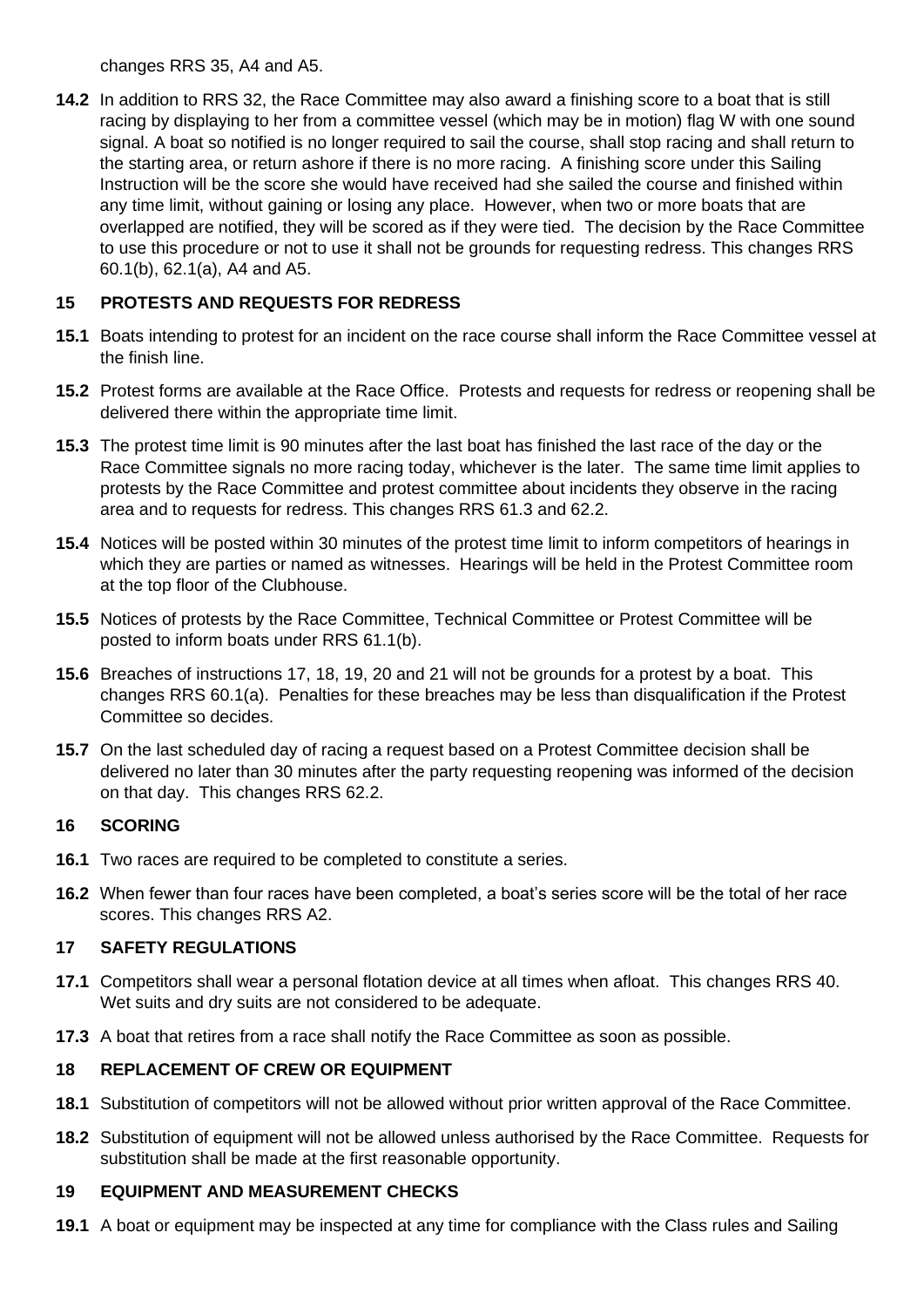Instructions. On the water, a boat can be instructed by a Race Committee measurer to proceed immediately to a designated area for inspection.

# **20 SUPPORT BOATS**

**20.1** Team leaders, coaches and other support personnel shall stay outside areas where boats are racing from the time of the Preparatory Signal for the first Class to start until all boats have finished or retired or the Race Committee signals a postponement, general recall or abandonment.

#### **21 TRASH DISPOSAL**

**21.1** Trash may be placed aboard support or official boats.

#### **22 RADIO COMMUNICATION**

**22.1** Except in an emergency, a boat that is racing shall not make voice or data transmissions and shall not receive voice or data communications not available to all boats.

#### **23 PRIZES**

**23.1** Prizes will be presented as follows: First, Second and Third in each Class. Further prizes may be awarded.

#### **24 RISK STATEMENT**

**24.1** Risk Statement is as published in the Notice of Race.

#### **25 INSURANCE**

**25.1** Each participating boat shall be insured with valid third-party liability insurance with a minimum cover of €3,000,000.00 or the equivalent.

For further information please contact [mbscjuniortraining@gmail.com](mailto:mbscjuniortraining@gmail.com)